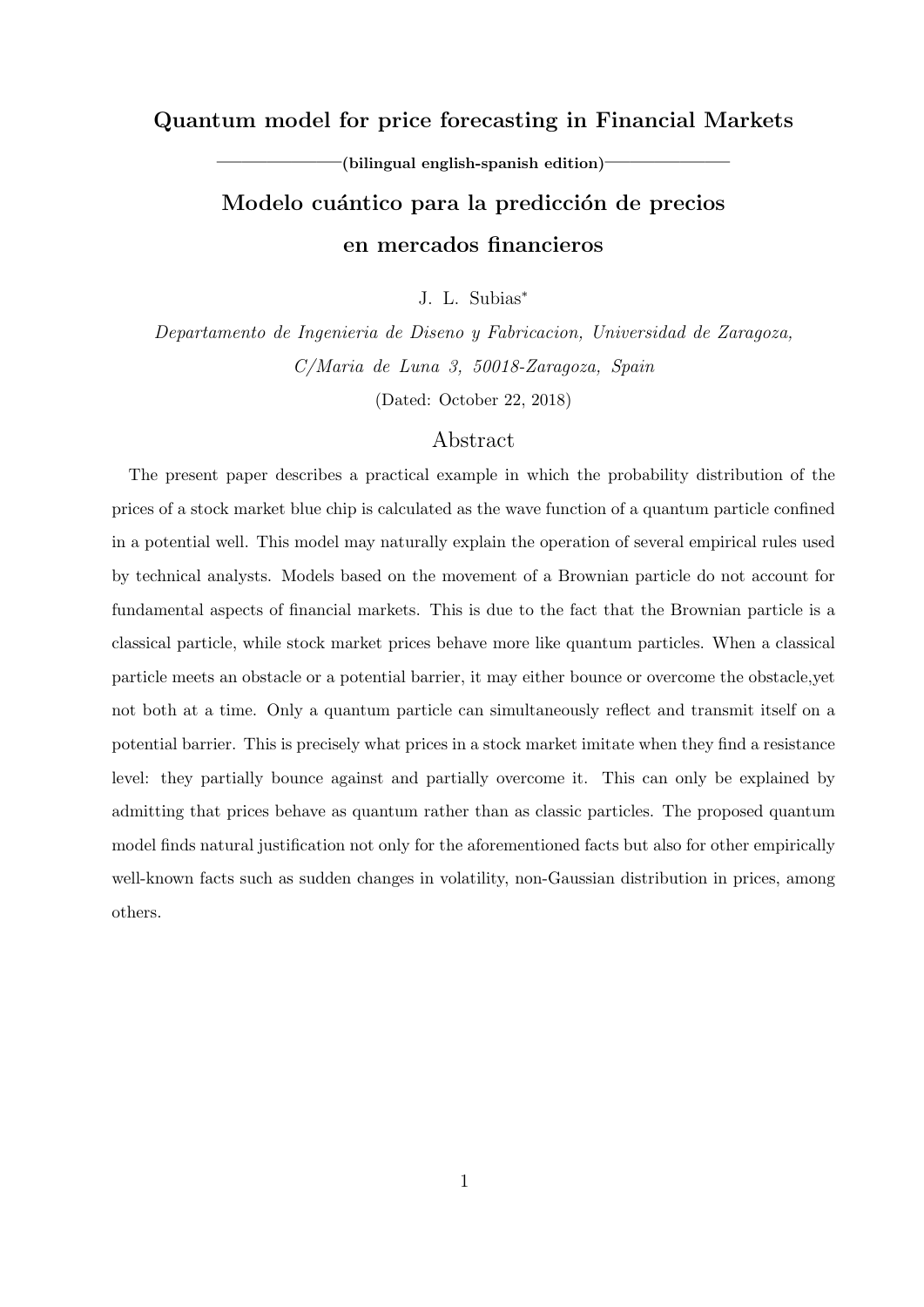# Resumen

En el presente artículo se describe un ejemplo práctico en el que calculamos la distribución de probabilidad de las cotizaciones de un blue-chip de un mercado bursátil como función de onda de una partícula cuántica confinada en un pozo de potencial. Este modelo podría explicar de forma natural el porqué de varias reglas empíricas usadas por los analistas técnicos. Los modelos basados en el movimiento de una partícula browniana dejan inexplicados aspectos fundamentales de los mercados financieros. Ello se debe a que la partícula browniana es una partícula clásica, mientras que las cotizaciones de los mercados se comportan más bien como partículas cuánticas. Cuando una partícula clásica se encuentra con un obstáculo o barrera de potencial, puede rebotar o superar el obstáculo, pero no puede hacer ambas cosas a la vez. Solo si la partícula es cuántica puede reflejarse y transmitirse simult´aneamente ante una barrera de potencial. Eso es precisamente lo que remedan los precios en un mercado cuando encuentran un nivel de resistencia: en parte rebotan, en parte superan el nivel de resistencia. Esto solo es explicable admitiendo que los precios se comportan como partículas cuánticas más bien que clásicas. En el modelo cuántico que proponemos encuentran justificación natural no solo los hechos anteriores, sino otros empíricamente bien conocidos, como los cambios bruscos de volatilidad, la distribución no gaussiana de los precios y otros.

PACS numbers: 89.65.Gh, 05.90.+m, 87.23.Ge

*<sup>∗</sup>* e-mail for correspondence to the author:

jlsubias@unizar.es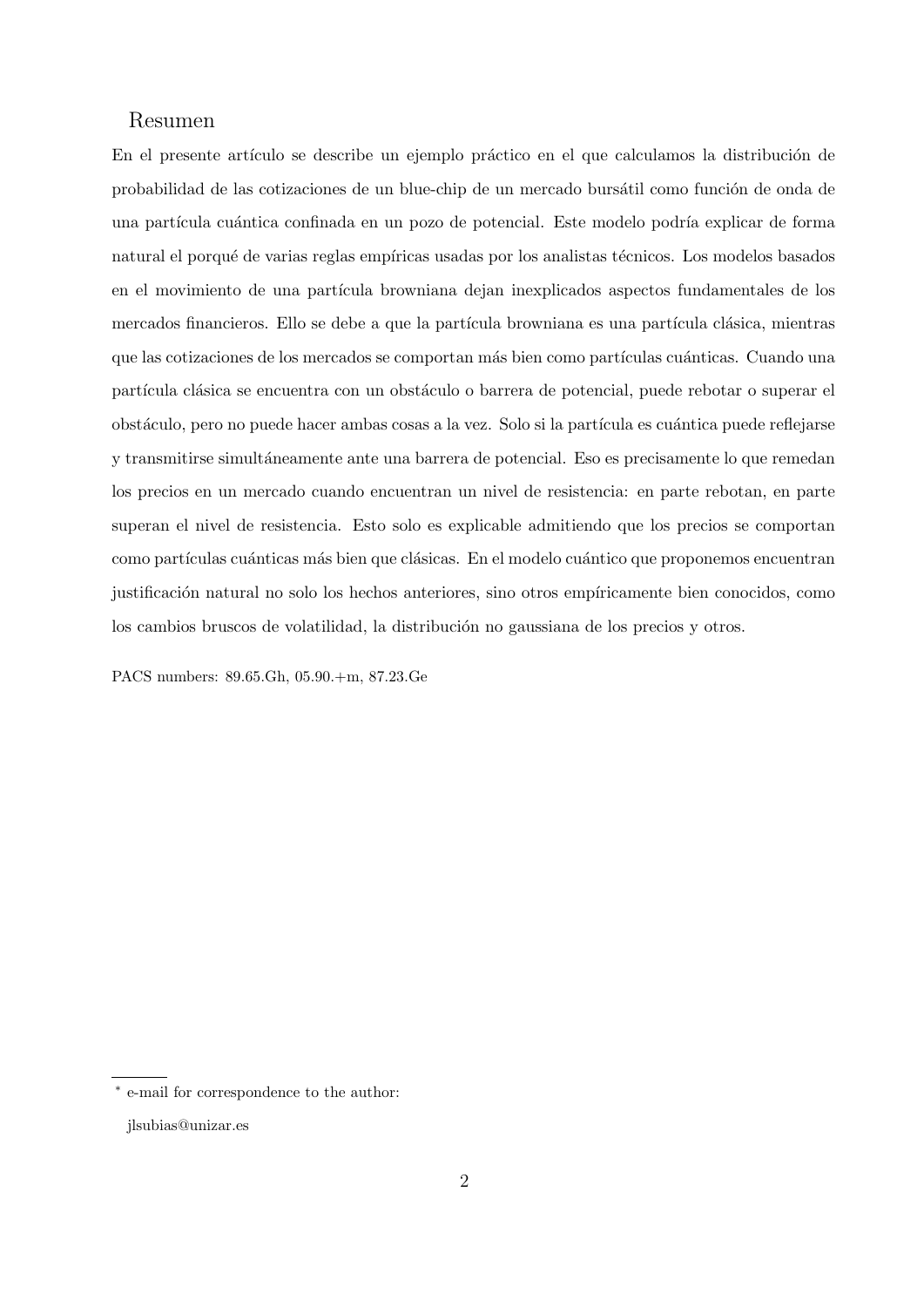

FIG. 1. Potential field to which the particle is subjected, as calculated previously by statistical physics methods

## **I. INTRODUCTION**

Models extracted from statistical physics to describe financial market dynamics (Brownian models, pseudo Ising, etc.[1–3]) have been followed by important works which make use of quantum mechanics to explain certain aspects neglected in previous works[4]. Quantum models have been proposed to consider the normative price-fluctuation limit imposed in several markets, which is equivalent to considering as a quantum system a particle in an infinite potential well or a harmonic oscillator with two extreme potential values[5, 6]. Difficulty in these models lies in the estimation of the Hamiltonian of the stock market, which depends on such diverse factors as the economic situation, economic policies, market information, investor psychology, etc. The present model is aimed at overcoming this difficulty.

## **II. MODEL DESCRIPTION**

Let us assume that the stock market price of a blue chip behaves as a quantum particle with no spin confined in an infinite potential well. The bottom of the well forms potential  $V(\mathfrak{p})$ , which depends on recent past(see Fig. 1). The estimation of potential  $V(\mathfrak{p})$  is a statistical physics problem which shall be tackled in a forthcoming paper.

The wave function which describes the state of the particle shall be conceived as a function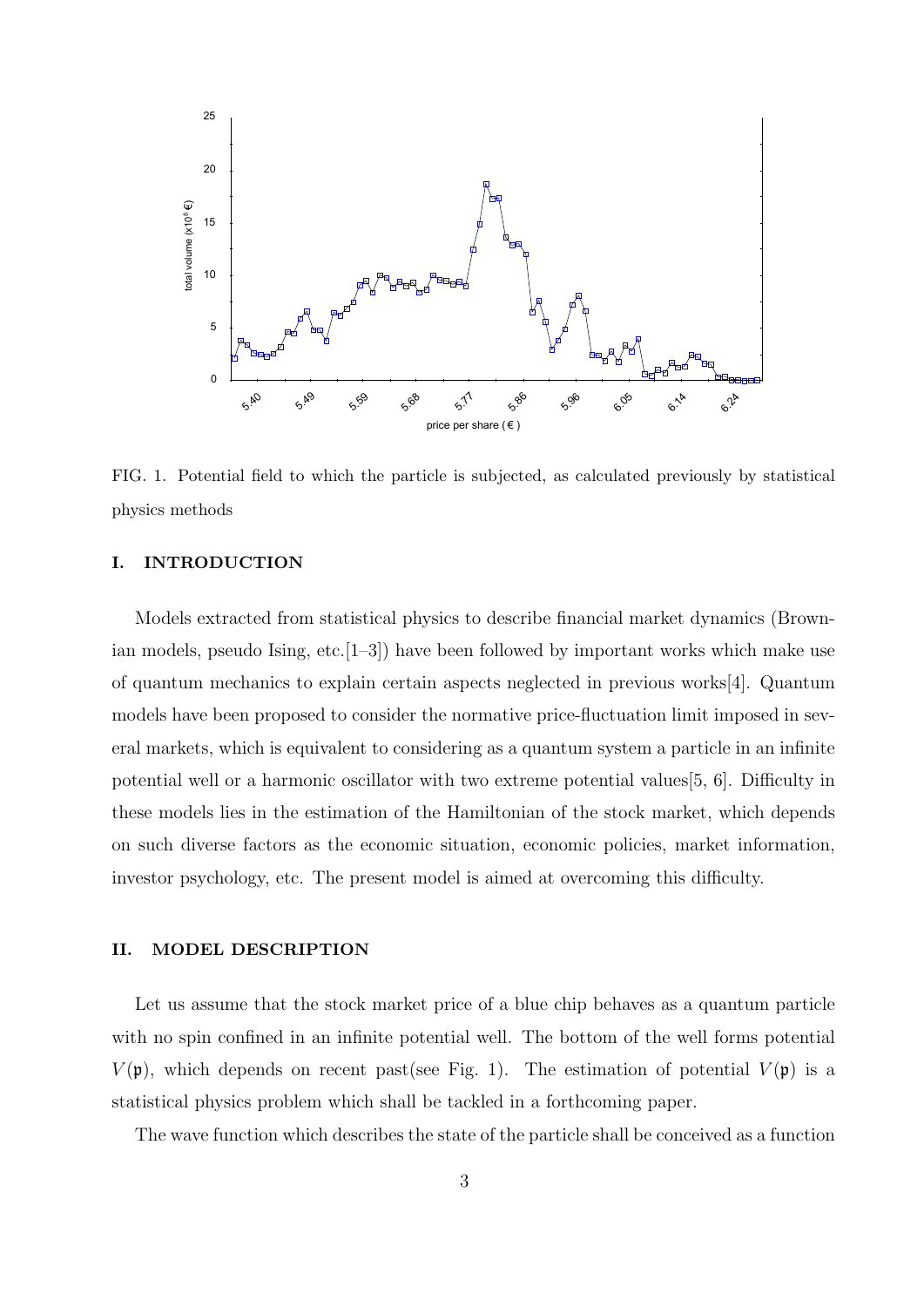$\Psi(\mathfrak{p},t)$  which depends on prices p of the blue-chip shares and time t. In the space of states<sup>[7]</sup> and according to compact Dirac notation, we shall write:

$$
|\Psi\rangle = \sum_{n} c_n |\phi_n\rangle,\tag{1}
$$

which indicates that the most general function  $|\Psi\rangle$  is a linear superposition of well-defined stationary wave functions, with complex coefficients  $c_n = \langle \phi_n | \Psi \rangle$ . Ket  $| \Psi \rangle$  would be biunivocally determined by the infinite set of  $c_n$ ,  $n = 1, \ldots, \infty$ , this being its "price representation", which is formally analogous to representation *{|***r***⟩}* (positions) in quantum mechanics. The probability distribution of the blue-chip prices would be the squared module of the wave function -i.e.,  $|\Psi(\mathfrak{p},t)|^2$ .

## **A. The Hamiltonian of a blue chip in a financial market**

In quantum mechanics there are no variables but observables, which are represented by Hermitian operators in a Hilbert space (space of states). In a financial market, each Hermitian operator would be represented by a set of economic or financial variables. Therefore, the next step is setting an equivalence between quantum-mechanical and financial concepts. For the considered potential well, the Hamiltonian is:

$$
H = \frac{\mathbf{P}^2}{2m} + V,\tag{2}
$$

As mentioned above, Potential *V* must be estimated by statistical physics procedures and, for the moment, let us assume it is known to us. Particle mass *m* shall be related to the average daily trading volume expressed in thousand Euro. If the position of the particle is related to blue-chip stock price  $\mathfrak{p}$  in time t, consequently, linear momentum **P** shall be related to the variation rate of this price throughout time.

#### **B.** The Schrödinger equation

In this situation, the Schrödinger equation which rules the evolution of the particle would be, in its compact form:  $H|\phi\rangle = E|\phi\rangle$ , and explicitly:

$$
\frac{-\hbar^2}{2m}\frac{\partial^2 \phi_n}{\partial x^2} + V(\mathfrak{p})\phi_n = E_n \phi_n,\tag{3}
$$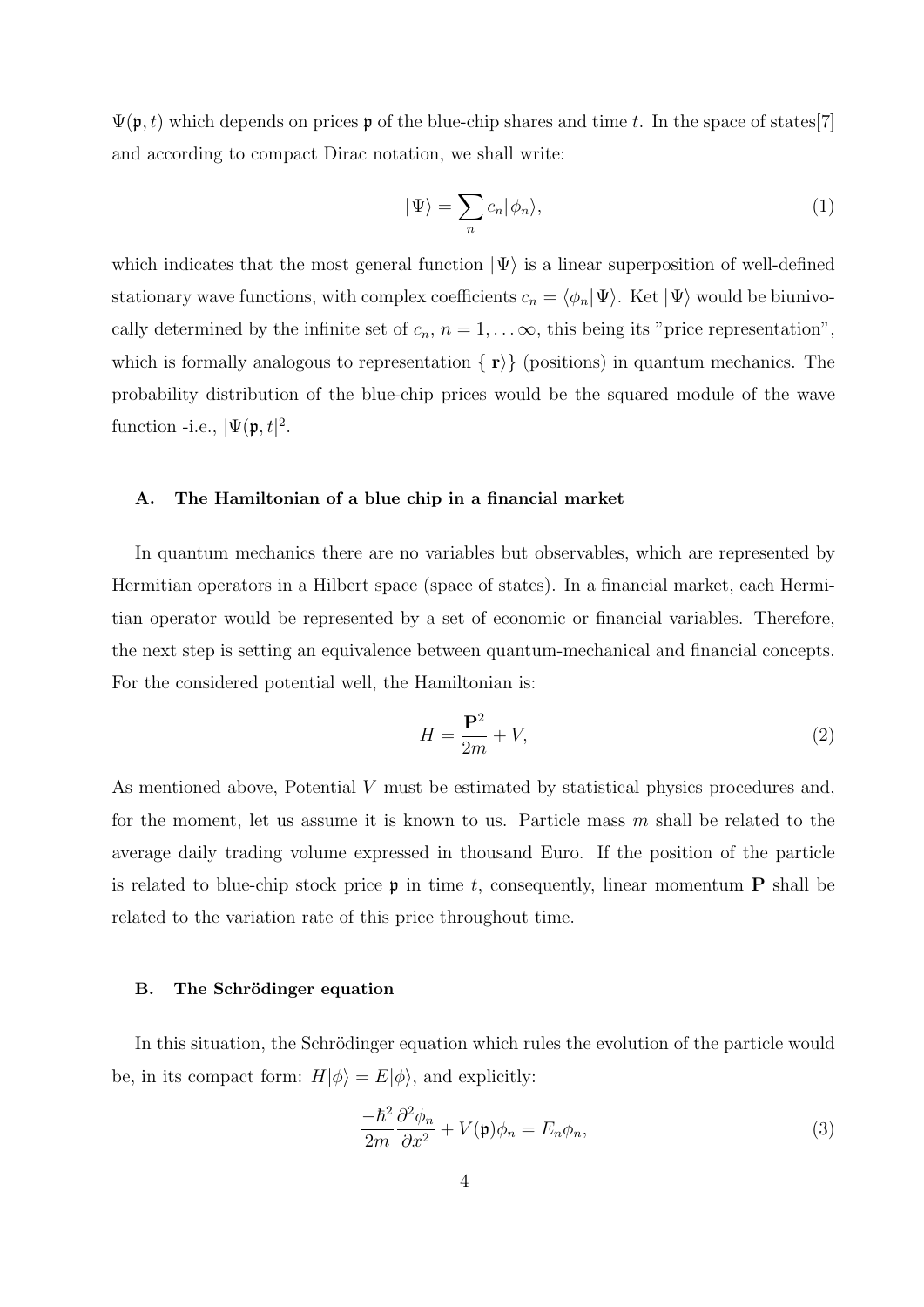which is the time-independent Schrödinger equation, where  $\phi_n$  is the well-defined energy stationary wave function  $E_n$ . The time-dependent Schrödinger equation in its compact expression would be:

$$
H|\Psi(\mathfrak{p},t)\rangle = i\hbar^2 \frac{\partial}{\partial t}|\Psi\rangle,
$$
\n(4)

And, explicitly:

$$
\frac{-\hbar^2}{2m}\frac{\partial^2}{\partial \mathfrak{p}^2}\Psi + V(\mathfrak{p})\Psi = i\hbar\frac{\partial}{\partial t}\Psi,\tag{5}
$$

whose general solution is

$$
\Psi(\mathfrak{p},t) = \sum_{n} c_n \phi_n e^{-i\frac{E_n}{\hbar}t},\tag{6}
$$

That is, the general solution  $\Psi(\mathfrak{p},t)$  is a linear combination of an infinite number of stationary wave functions  $\phi_n$ ,  $n = 1, \ldots \infty$ .

## **C. Thermodynamic equilibrium and average energy**

Assuming that the system is in equilibrium with a thermal bath at temperature *T*,the state of the system could be described by a statistical ensemble of stationary states  $|\phi_n\rangle$ with weighing coefficients proportional to  $\exp(-E_n/(KT))$ , where  $E_n$  is the energy in state  $|\phi_n\rangle$ , *K* is the Boltzmann constant, and *T* is the equilibrium temperature. This mixture state can be characterized by the density matrix, which can be described in this case as:

$$
\rho = \frac{1}{Z} e^{\frac{-H}{KT}},\tag{7}
$$

where  $H$  is the Hamiltonian operator, and  $Z$  is the canonical partition function, shaped as:

$$
Z = Tr\{e^{\frac{-H}{KT}}\},\tag{8}
$$

Or more explicitly:

$$
Z = \sum_{n=1}^{\infty} \langle \phi_n | e^{\frac{-H}{KT}} | \phi_n \rangle = \sum_{n=1}^{\infty} e^{\frac{-E_n}{KT}}, \qquad (9)
$$

where  $E_n$  are the eigenvalues of Hamiltonian  $H$ . In the corresponding eigenvector base  $\{\ket{\phi_n}\}\$  the matrix elements of the *ρ* density operator can be expressed as:

$$
\rho_{nn} = \frac{1}{Z} \langle \phi_n | e^{\frac{-H}{KT}} | \phi_n \rangle = \frac{1}{Z} e^{\frac{-E_n}{KT}}, \qquad (10)
$$

$$
\rho_{nm} = \langle \phi_n | e^{\frac{-H}{KT}} | \phi_m \rangle = \frac{1}{Z} e^{\frac{-E_n}{KT}} \langle \phi_n | \phi_m \rangle = 0, \tag{11}
$$

Relationships (10), (11) mean that -in thermodynamic equilibrium- eigenstate populations exponentially decrease with energy as well as that  $\rho_{nm}$  coherence between eigenstates is zero.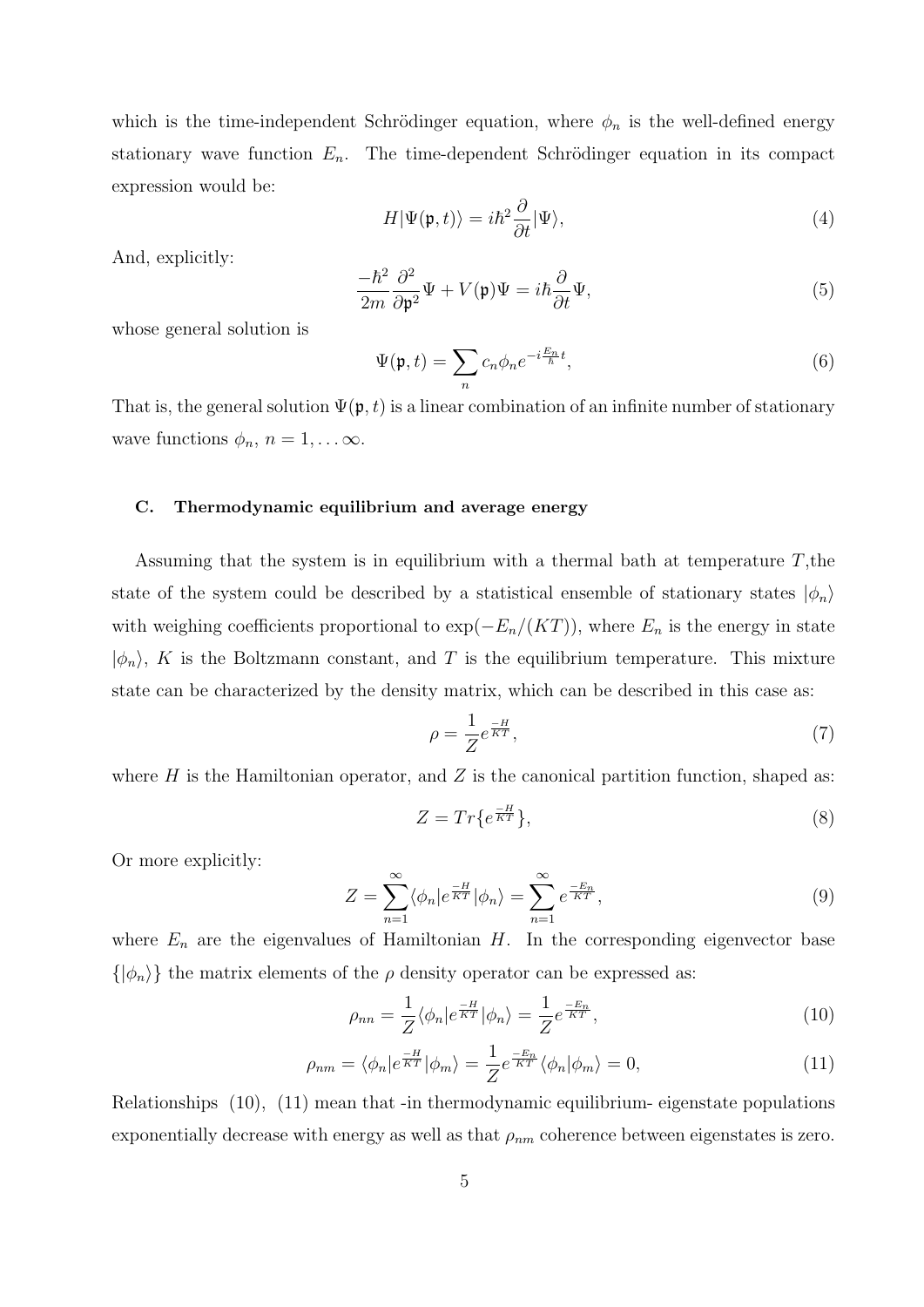#### *1. Two-level quantum-system approximation*

Using the  $\rho$  density matrix, average value  $\langle H \rangle$  can be calculated as:

$$
\langle H \rangle = Tr(H\rho) = \frac{1}{Z} Tr(He^{\frac{-H}{KT}}),\tag{12}
$$

Expanding this expression in eigenvector base  $\{\phi_n\}$  it can be seen that:

$$
\langle H \rangle = \frac{1}{Z} \sum_{n=1}^{\infty} E_n e^{\frac{-E_n}{KT}},\tag{13}
$$

At this point, we shall introduce a relevant simplification: empirical data show that -for the quantum particle- only the ground state and the first excited state are reachable, since the second and following excited states demand increasing energy levels which are unreachable for the particle. That is, the problem is reduced to a two-state (fundamental and first excited) system. This reduction is based on the fact that a stock price can suddenly pass from low to high volatility to then go back to its previous low volatility state. This fact has not been explained so far, being tackled only in *ad hoc* models. For this two-level system, the general equation (13) renders the following result:

$$
\langle H \rangle = \frac{E_1 e^{\frac{-E_1}{KT}} + E_2 e^{\frac{-E_2}{KT}}}{e^{\frac{-E_1}{KT}} + e^{\frac{-E_2}{KT}}},\tag{14}
$$

*E*1, *E*<sup>2</sup> being well-defined energy levels, *K* being the Boltzmann constant, *T* being absolute temperature. Fig. 2 is a graph as a function of *T* which shows that  $\langle H \rangle$  approaches to  $E_1$ when temperature *T* approaches to zero, and asymptotically to  $(E_1 + E_2)/2$  when *T* reaches high values.

The meaning of Fig. 2 is easy to understand: for  $T = 0$ , the system is in its ground state  $|\Psi_1\rangle$  of energy  $E_1$ . At high temperatures, the statistical mixture is formed by both levels  $E_1$ and  $E_2$  equally, and average  $\langle H \rangle$  approximates one half of the sum of  $E_1$  and  $E_2$ . Applying formulae (10), (11) the elements of the density matrix for the system of two energy levels are obtained:

$$
\rho_{1,1} = \dots = \frac{e^{\frac{-E_1}{KT}}}{e^{\frac{-E_1}{KT}} + e^{\frac{-E_2}{KT}}}, \qquad \rho_{1,2} = \rho_{2,1} = 0 \tag{15}
$$
\n
$$
\rho_{2,2} = \dots = \frac{e^{\frac{-E_2}{KT}}}{e^{\frac{-E_1}{KT}} + e^{\frac{-E_2}{KT}}}
$$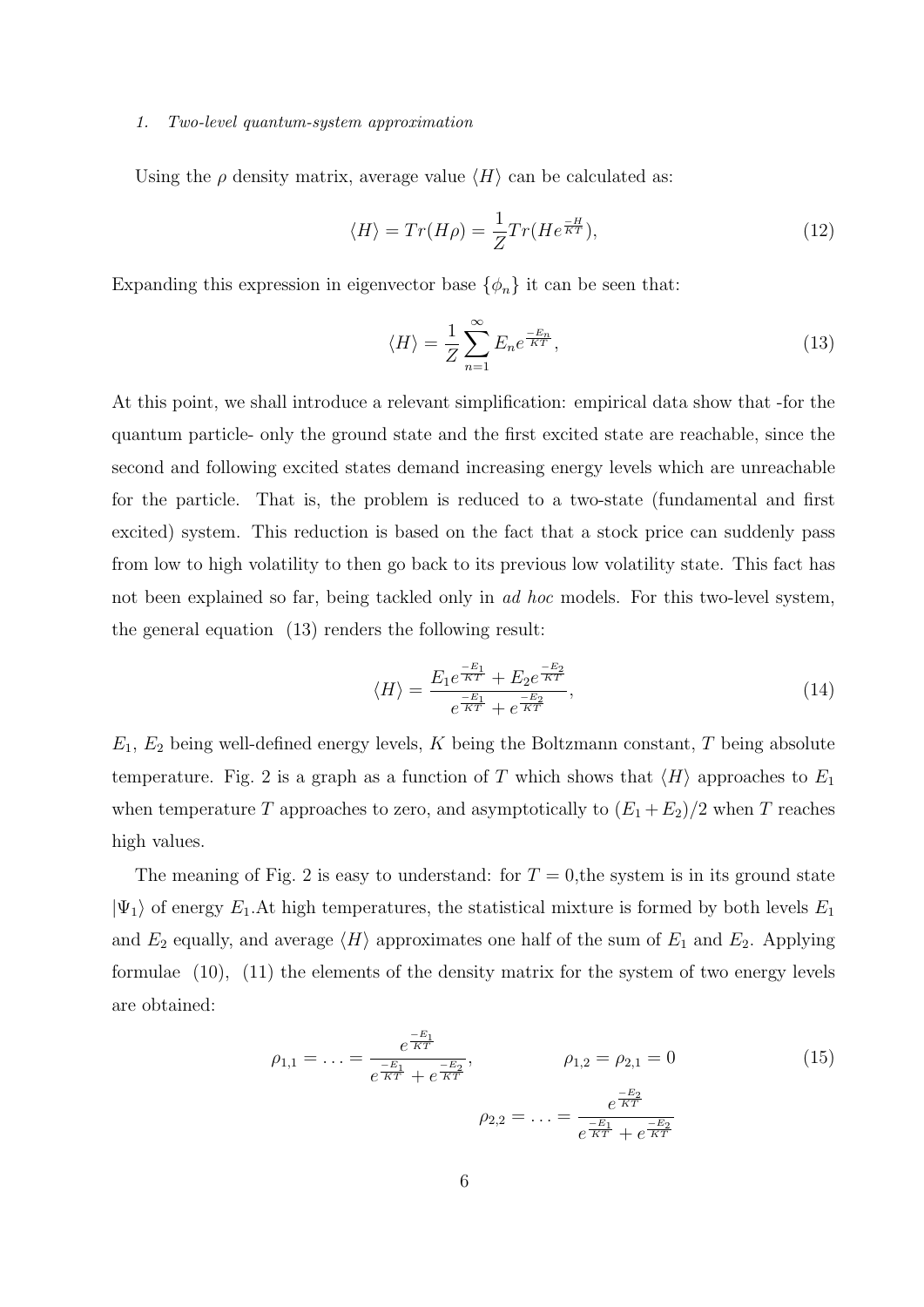

FIG. 2. Average value of Hamiltonian  $\langle H \rangle$  vs. absolute temperature *T* for a two-level  $E_1, E_2$ quantum system

## **D. Market temperature**

Assuming that prices  $\mathfrak{p}$ , , rates of change (returns)  $\mathfrak{r}$ , and trading volumes  $\mathfrak{v}$  play the roles of particle position, speed and mass, respectively, the uncertainty principle can be expressed as:

$$
\Delta \mathfrak{p} \Delta(\mathfrak{vr}) \geq \hbar/2,\tag{16}
$$

formally being:  $\mathfrak{v} \mathfrak{r} = momentum$ , and  $\mathfrak{r} = dp/dt$ . Kinetic energy  $E_k$  averaged over the time would be:

$$
\langle E_k \rangle = \langle \frac{(\mathfrak{v} \mathfrak{r})^2}{2\mathfrak{v}} \rangle = \frac{1}{2} KT,
$$
\n(17)

where  $K$  is the Boltzmann. Consequently, a coherent definition of temperature would be:

$$
T = \frac{\langle \mathfrak{v} \mathfrak{r}^2 \rangle}{K},\tag{18}
$$

For further discussion on the concept of market temperature, see [8].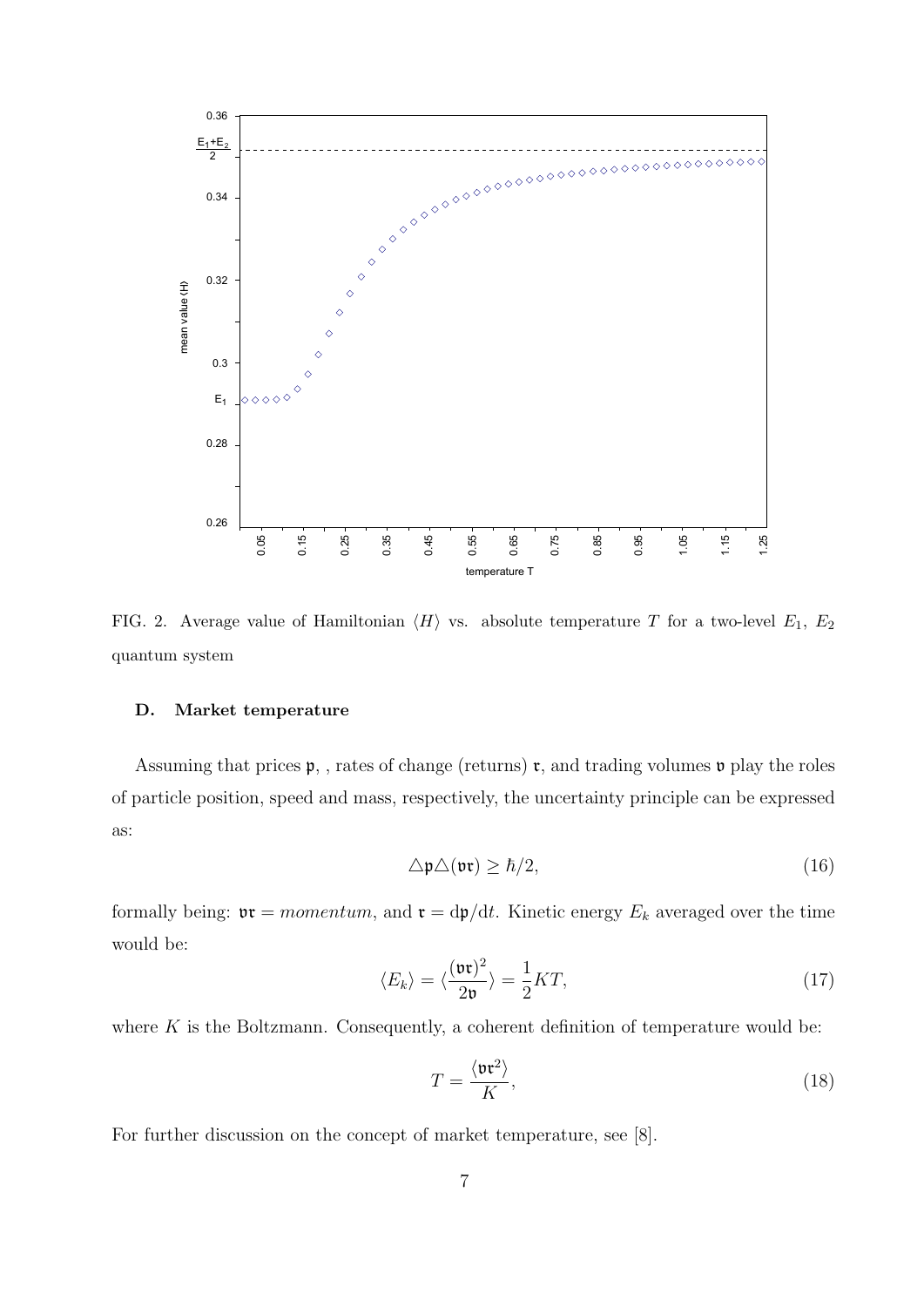#### **E. Probability distribution of the observable** *price*

Now, let us find probability  $\rho(\mathfrak{p})d\mathfrak{p}$  of finding a particle in a position  $\mathfrak{p}$  located between p and  $p + dp$ . When the particle is in stationary state  $|\phi_n\rangle$ , the corresponding probability density  $\rho_n(\mathfrak{p})$  will be:

$$
\rho_n(\mathfrak{p}) = |\phi_n(\mathfrak{p})|^2 = \langle \mathfrak{p} | \phi_n \rangle \langle \phi_n | \mathfrak{p} \rangle, \tag{19}
$$

In thermodynamic equilibrium, particle state is described by a statistical ensemble of states *|ϕn⟩* with weighing coefficients (1*/Z*) exp(*−En/*(*KT*)). Therefore, probability density in this case will be:

$$
\rho(\mathfrak{p}) = \frac{1}{Z} \sum_{n} \rho_n(\mathfrak{p}) e^{\frac{-E_n}{KT}}, \qquad (20)
$$

That is, probability density  $\rho(\mathfrak{p})$  can be defined as the weighed sum of densities  $\rho_n(\mathfrak{p})$ corresponding to the diverse states  $|\phi_n\rangle$ . Let us see how the probability density defined in (20) is related to density matrix  $\rho$ . Combining (20) and (19) renders:

$$
\rho(\mathfrak{p}) = \frac{1}{Z} \sum_{n} \rho_n(\mathfrak{p}) e^{\frac{-E_n}{KT}} \langle \mathfrak{p} | \phi_n \rangle \langle \phi_n | \mathfrak{p} \rangle, \tag{21}
$$

Bearing in mind the closure relation for states  $|\phi_n\rangle$ , operator  $\exp(-H/(KT))$  can be rewritten in the following way:

$$
e^{\frac{-H}{KT}} = e^{\frac{-H}{KT}} \sum_{n} |\phi_n\rangle\langle\phi_n| = \sum_{n} e^{\frac{-E_n}{KT}} |\phi_n\rangle\langle\phi_n|,
$$
 (22)

Combining  $(21)$  and  $(22)$ :

$$
\rho(\mathfrak{p}) = \frac{1}{Z} \langle \mathfrak{p} | e^{\frac{-H}{KT}} | \mathfrak{p} \rangle = \langle \mathfrak{p} | \rho | \mathfrak{p} \rangle, \tag{23}
$$

Thus, it can be interpreted that  $\rho(\mathfrak{p})$  is rho's diagonal element corresponding to ket  $|\mathfrak{p}\rangle$ .

# **III. STEP-BY-STEP DESCRIPTION OF A PRACTICAL CASE**

Next, the probability distribution of the prices of a blue chip in Spanish IBEX 35 stock market shall be calculated -as well as the steps to follow shall be described.

## **A. Setting up boundary conditions**

First of all, the time period through which we want the obtained result to be valid (probability distribution) shall be set up. The walls of the well determine an infinite potential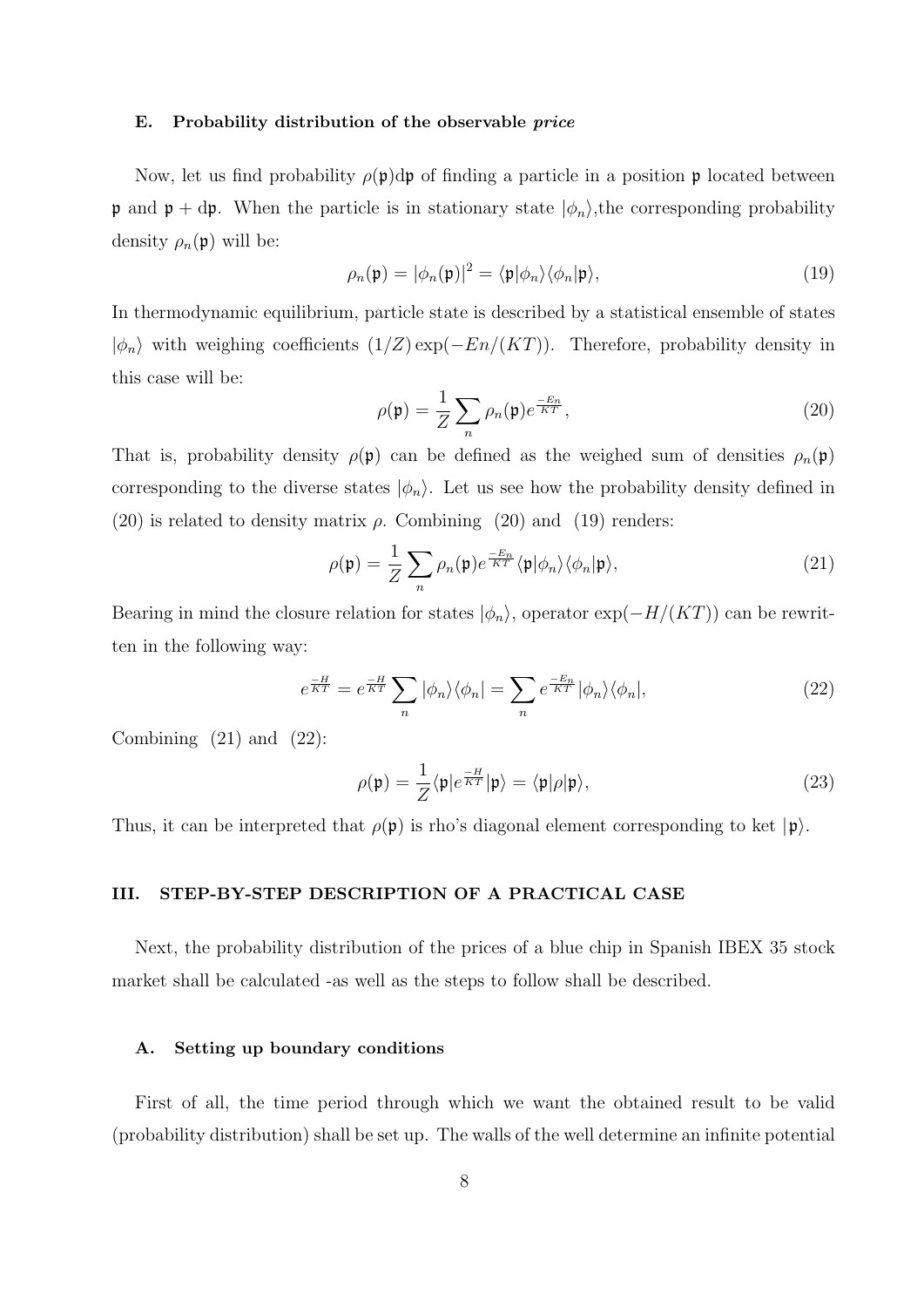

FIG. 3. The potential field, *a priori* calculated, shapes the bottom of the potential well in which the quantum particle is confined

-i.e., the quantum particle cannot flee the well in which it is confined. This assumption is based on the empirical evidence that the price of any market cap -be it blue chip or notcannot statistically exceed a maximum exchange rate which depends on the considered time period. Thus, for instance, a market cap is rather unlikely -save for a stock market crash- to exceed 30% within a period of 20 trading sessions. This limitation is equivalent to the walls of the well. Consequently, analysis of the blue chip's historical prices allows us to determine the maximum price fluctuation which may take place in the observed time period with a 95% confidence level, except for stock market innovations and crashes. In this case, a period of 30 days was set, which determined *±*15% in maximum price fluctuation. This means that the walls of the well shall be placed *±*15% from the last price which occupied the central position.

#### **B. Shaping the bottom of the well**

The application of statistical physics methods allows us to estimate function  $V(\mathfrak{p})$ , which shall in general show peaks and valleys depending on recent market history. As mentioned previously, the description of this method shall be tackled in a forthcoming paper. Figure 3 shows the potential well and function  $V(\mathfrak{p})$  as estimated on October 2nd, 2017. This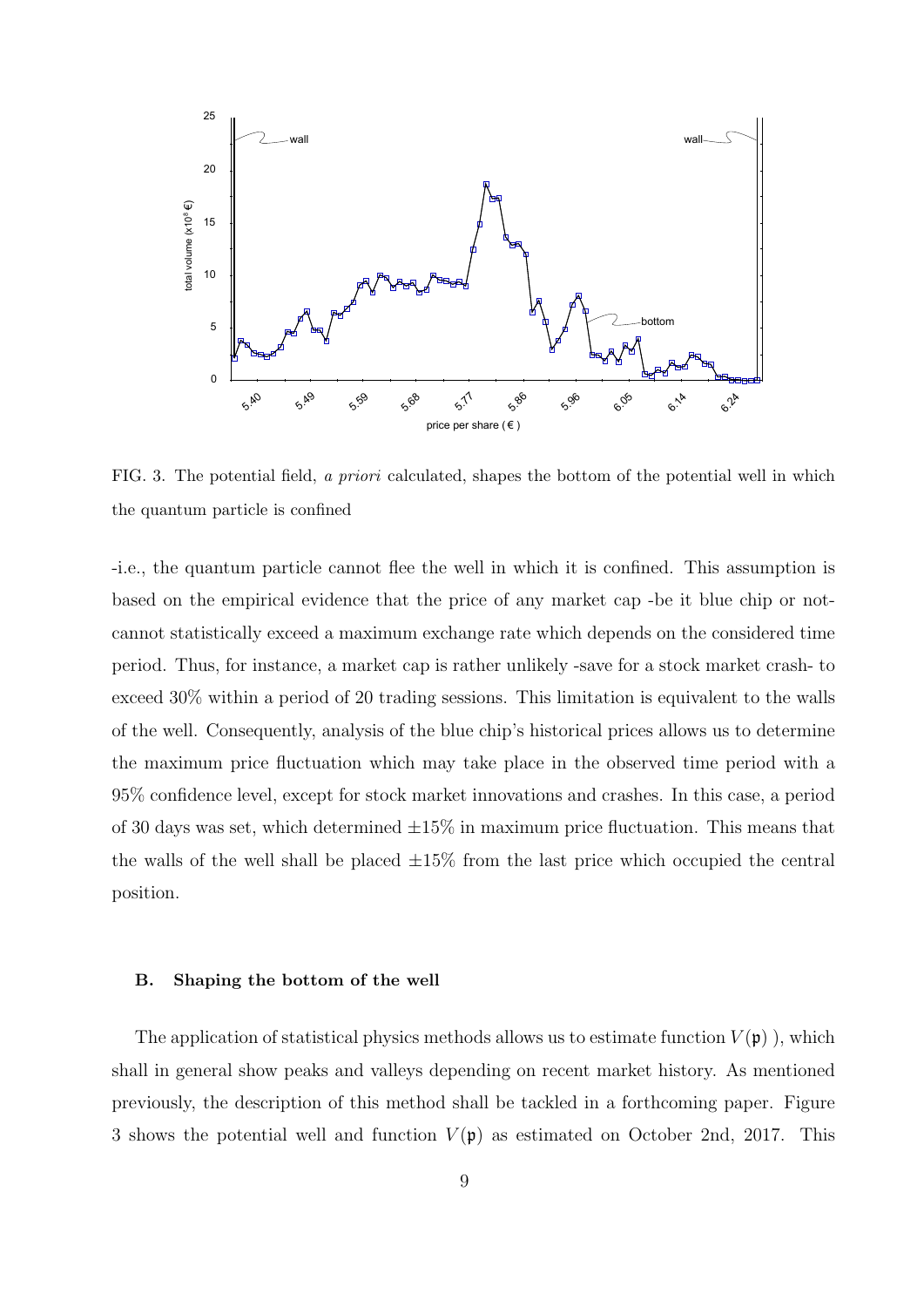function  $V(\mathfrak{p})$  gradually changes throughout time. However, it can be considered constant for a period of 20 trading days, save for sudden bursts of innovation.

#### **C.** Solving the Schrödinger equation

Function  $V(\mathfrak{p})$  shall be discretized on  $N = 100$  points separated by constant interval *△* = p*i*+1*−*p*<sup>i</sup>* . This discretization process and the application of the finite difference method allow us to reduce the Schrödinger equation to a homogeneous system of N linear algebraic equations which, in short, is a problem of eigenvalues in matrix

$$
\begin{pmatrix}\nv_1 & -1 & 0 & \dots & 0 \\
-1 & v_2 & -1 & & 0 \\
0 & -1 & \ddots & \ddots & \vdots \\
\vdots & & \ddots & v_{n-1} & -1 \\
0 & 0 & \dots & -1 & v_n\n\end{pmatrix}
$$

where  $v_i = 2 + \Delta^2 2\mathfrak{v} V(\mathfrak{p}_i)/\hbar^2$  can be quickly and easily diagonalized, thus solving the problem. A standard implementation needs only setting up the appropriate ratio conversion factors of price returns to distance in angstrom  $\AA$  and of total trading volume to energy in electronvolt.

#### **D. Calculating the elements in the density matrix**

The previous section shall have provided us with energy levels  $E_1, E_2, \ldots, E_n$ , as well as with stationary wave functions  $\phi_1, \phi_2, \ldots, \phi_n$  (see Fig. 4). The temperature calculated from volatility with formula (18) -together with energy levels  $E_1$ ,  $E_2$ - shall provide us with  $\rho_{1,1}$ ,  $\rho_{2,2}$  from formulae (10), (11).

## **E. Calculating the price probability distribution**

Final solution shall be function  $\rho(\mathfrak{p})$  calculated from (23) -see Fig. 4.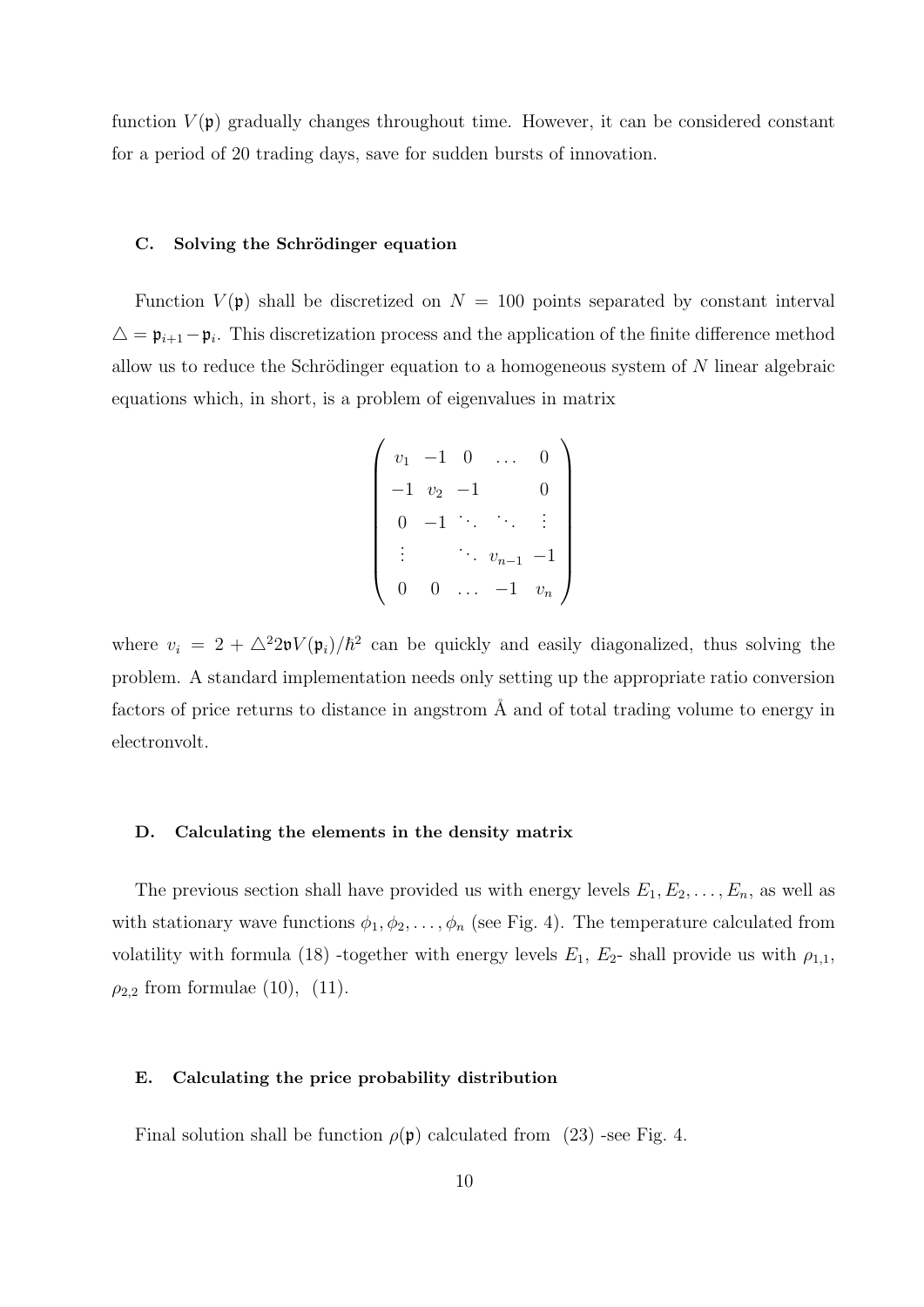

FIG. 4. Wave functions corresponding to both energy levels and probability distribution of the observable *price*

# **IV. CONCLUSIONS**

The present paper presents a model to describe financial market dynamics based on the time evolution of a particle placed in a potential field -more precisely, a quantum particle confined in an infinite potential well. Its key features are described next:

- *•* 1) Regarding price fluctuation, the statistical limit existing *de facto* in all markets is considered, instead of the legal-normative level considered in other models, and
- 2) An infinite potential well is considered. Its bottom is not flat but a function of recent market history, instead of the infinite square well, the periodical external field or the harmonic potential considered in other models.

According to our experience, this model proves coherent and capable of explaining certain aspects of financial markets which remain unexplained by models based on classic (Brownian) particles. This model allows obtaining probability distributions of prices for market blue chips, as well as being used with forecasting aims.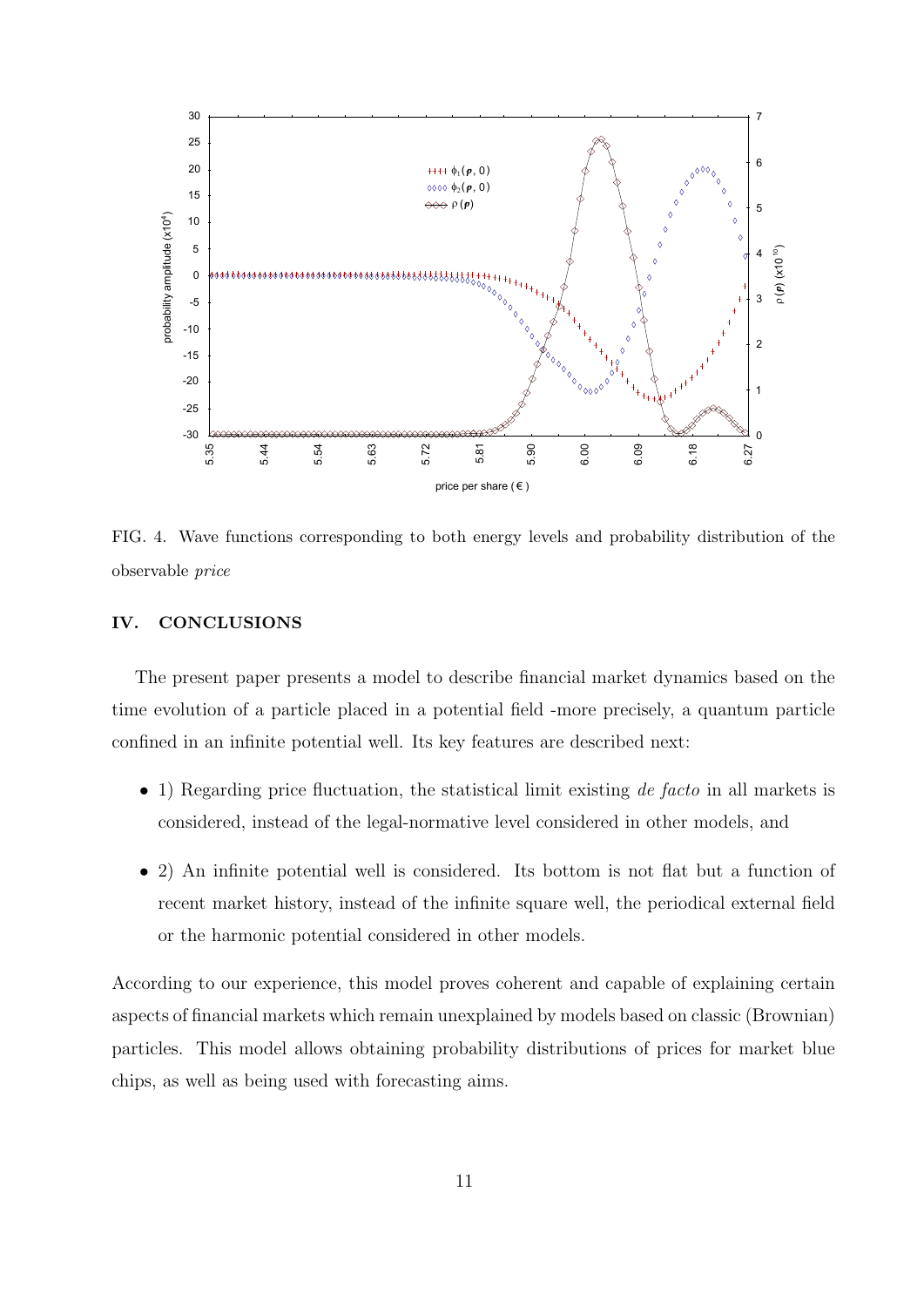Spanish version

# V. INTRODUCCIÓN

Con posterioridad a los modelos entresacados de la Física Estadística para describir la dinámica de los mercados financieros (modelos brownianos, pseudo-Ising, etc $[1-3]$ ) ha habido importantes trabajos que involucran la Mecánica Cuántica para explicar aspectos no descritos por los anteriores modelos [4]. Se han propuesto modelos cuánticos que consideran el limite normativo de fluctuación de precios impuesto en algunos mercados, lo cual equivalente a considerar como sistema cuántico una partícula dentro de un pozo de potencial infinito o un oscilador arm´onico con dos valores extremos de potencial[5, 6]. La dificultad de estos modelos reside en la estimación del hamiltoniano del mercado financiero, que depende de factores tan diversos como la coyuntura económica, las políticas económicas, la información del mercado, la psicolog´ıa de los inversores, etc. Esta es la dificultad que pretendemos superar con el presente modelo.

## **VI. DESDRIPCION DEL MODELO ´**

Asumiremos que la cotización de un stock suficientemente capitalizado (blue-chip) se comporta como una partícula cuántica sin spin encerrada en un pozo de potencial infinito. El fondo del pozo conforma un potencial  $V(\mathfrak{p})$  que depende del pasado reciente (ver Fig. 5). La estimación de este potencial  $V(\mathfrak{p})$  constituye un problema de Física Estadística al cual dedicaremos un futuro artículo.

La función de onda que describe el estado de la partícula la concebiremos como una función  $\Psi(\mathfrak{p}, t)$  que depende de las cotizaciones p de las acciones del blue-chip y del tiempo *t*. En el espacio de estados<sup>[9]</sup> y adoptando la notación compacta de Dirac, escribiremos:

$$
|\Psi\rangle = \sum_{n} c_n |\phi_n\rangle,\tag{24}
$$

Que indica que la función más general  $|\Psi\rangle$  es una superposición lineal de funciones de onda  $|\phi_n\rangle$  estacionarias de energía bien definida, con coeficientes complejos  $c_n = \langle \phi_n | \Psi \rangle$ . El ket  $|\Psi\rangle$  quedaría biunívocamente determinado por el conjunto infinito de los  $c_n$ ,  $n = 1, \ldots \infty$ , siendo esta su "representación-cotizaciones", formalmente análoga a la representación  $\{|\mathbf{r}\rangle\}$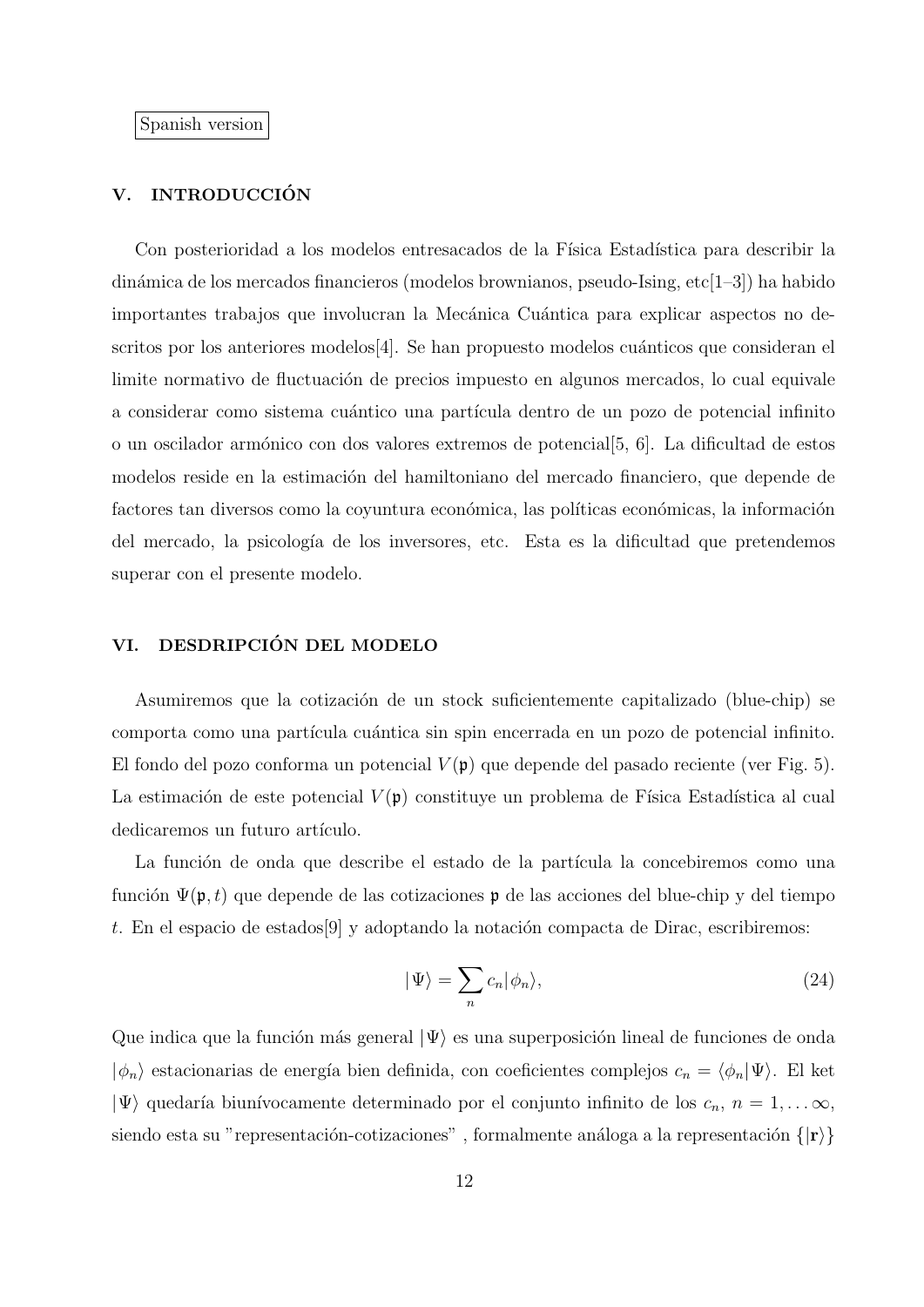

FIG. 5. Campo de potencial al que está sometida la particula. Se calcula previamente por metodos de Física Estadística

(posiciones) de la Mecánica Cuántica. La distribución de probabilidad de las cotizaciones del blue-chip sería el módulo al cuadrado de la función de onda, es decir,  $|\Psi(\mathfrak{p}, t)|^2$ .

## **A. Hamiltoniano de un blue-chip en un mercado financiero**

En Mecánica Cuántica no hay variables, sino observables, que vienen representados por operadores hermiticos en un espacio de Hilbert (espacio de estados). En un mercado financiero cada operador hermitico estar´ıa representado por un conjunto de variables económicas o financieras. Por tanto, el siguiente paso que daremos será establecer una equivalencia entre conceptos mecano-cuánticos y financieros. Para el pozo de potencial que estamos considerando, el hamiltoniano adopta la forma:

$$
H = \frac{\mathbf{P}^2}{2m} + V,\tag{25}
$$

El potencial  $V$ , como ya hemos dicho, hay que estimarlo por procedimientos de Física Estadística y, de momento, lo asumiremos conocido. La masa m de la partícula la asimilaremos al volumen medio de negociación diaria expresado en miles de euros. Si la posición de la partícula la asimilamos a la cotización  $\mathfrak p$  del blue-chip en un instante  $t$  del tiempo, consecuentemente, el momento lineal P se relacionará con la tasa de variación de esa cotización a lo largo del tiempo.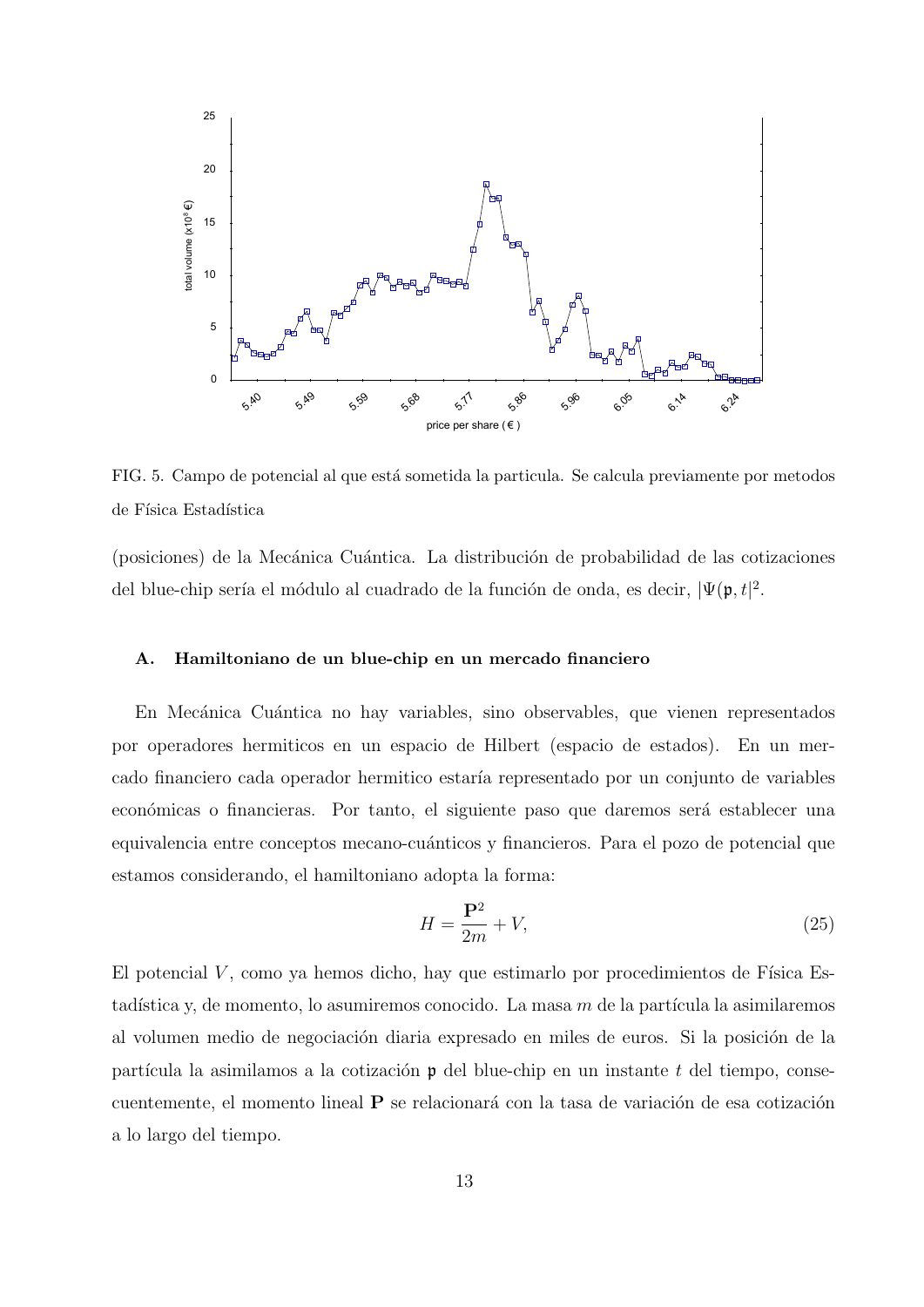### **B.** Ecuación de Schrödinger

En esta situación la ecuación de Schrödinger que gobierna la evolución de la partícula sería, en forma compacta:  $H|\phi\rangle = E|\phi\rangle$ , y explícitamente:

$$
\frac{-\hbar^2}{2m}\frac{\partial^2 \phi_n}{\partial x^2} + V(\mathfrak{p})\phi_n = E_n \phi_n,\tag{26}
$$

Que es la ecuación de Schrödinger independiente del tiempo, donde  $\phi_n$  es la función de onda estacionaria de energía  $E_n$  bien definida. La ecuación de Schrödinger dependiente del tiempo sería en notación compacta:

$$
H|\Psi(\mathfrak{p},t)\rangle = i\hbar^2 \frac{\partial}{\partial t}|\Psi\rangle,\tag{27}
$$

Y explícitamente:

$$
\frac{-\hbar^2}{2m}\frac{\partial^2}{\partial \mathfrak{p}^2}\Psi + V(\mathfrak{p})\Psi = i\hbar\frac{\partial}{\partial t}\Psi,
$$
\n(28)

Cuya solución general es

$$
\Psi(\mathfrak{p},t) = \sum_{n} c_n \phi_n e^{-i\frac{E_n}{\hbar}t},\tag{29}
$$

Es decir, la solución general  $\Psi(\mathfrak{p}, t)$  es una combinación lineal de un número infinito de funciones de onda estacionarias  $\phi_n$ ,  $n = 1, \ldots \infty$ .

## C. Equilibrio termodinámico y valor medio de la energía

Asumiendo que el sistema se encuentre en equilibrio con un baño térmico a temperatura *T*, el estado del sistema podría ser descrito por una colectividad estadística de estados estacionarios  $|\phi_n\rangle$  con coeficientes de ponderación proporcionales a exp( $-E_n/(KT)$ ), donde  $E_n$  es la energía del estado  $|\phi_n\rangle$ , *K* la constante de Boltzmann y *T* la temperatura de equilibrio. Tal estado mezcla se puede caracterizar por la matriz densidad, que en este caso se puede escribir como

$$
\rho = \frac{1}{Z} e^{\frac{-H}{KT}},\tag{30}
$$

Donde *H* es el operador hamiltoniano y *Z* la función de partición canónica, que adopta la forma

$$
Z = Tr\{e^{\frac{-H}{KT}}\},\tag{31}
$$

O más explícitamente

$$
Z = \sum_{n=1}^{\infty} \langle \phi_n | e^{\frac{-H}{KT}} | \phi_n \rangle = \sum_{n=1}^{\infty} e^{\frac{-E_n}{KT}}, \qquad (32)
$$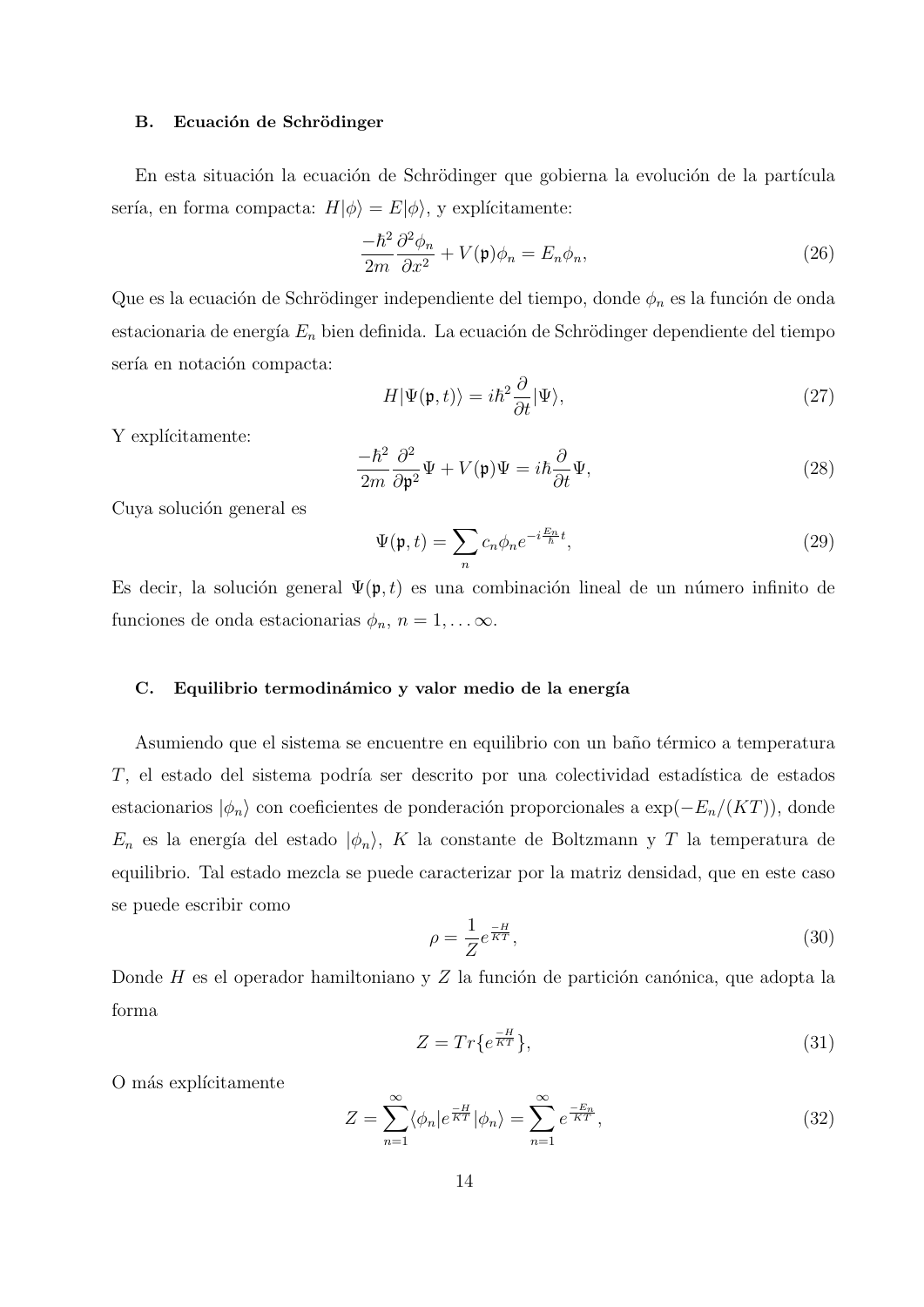Donde los  $E_n$  son los valores propios del hamiltoniano *H*. En la correspondiente base  $\{\ket{\phi_n}\}$ de vectores propios los elementos de matriz del operador densidad *ρ* se pueden escribir como

$$
\rho_{nn} = \frac{1}{Z} \langle \phi_n | e^{\frac{-H}{KT}} | \phi_n \rangle = \frac{1}{Z} e^{\frac{-E_n}{KT}}, \qquad (33)
$$

$$
\rho_{nm} = \langle \phi_n | e^{\frac{-H}{KT}} | \phi_m \rangle = \frac{1}{Z} e^{\frac{-E_n}{KT}} \langle \phi_n | \phi_m \rangle = 0, \tag{34}
$$

Las anteriores relaciones (33), (34) significan que, en equilibrio termodinámico, las poblaciones de estados propios son exponencialmente decrecientes con la energía y que las coherencias *ρnm* entre estados propios son cero.

# *1. Aproximaci´on de sistema cu´antico de dos niveles*

Usando la matriz de densidad *ρ* se puede calcular el valor medio *⟨H⟩* :

$$
\langle H \rangle = Tr(H\rho) = \frac{1}{Z} Tr(He^{\frac{-H}{KT}}),\tag{35}
$$

Expandiendo esta expresión en la base de vectores propios  $\{\phi_n\}$  tenemos:

$$
\langle H \rangle = \frac{1}{Z} \sum_{n=1}^{\infty} E_n e^{\frac{-E_n}{KT}},\tag{36}
$$

En este punto vamos a introducir una importante simplificación: en base a datos empíricos, asumiremos que, para la partícula cuántica, solo son alcanzables el estado fundamental y el primer excitado, debido a que el segundo excitado y siguientes requieren niveles de energía crecientes e inalcanzables para la partícula. Es decir, reducimos el problema a un sistema cuántico de dos estados (fundamental y primer excitado). Esta asunción está basada en el hecho de que un mercado bursátil puede pasar súbitamente de baja a alta volatilidad para, posteriormente, retornar a su estado anterior de baja volatilidad. Este hecho, hasta ahora, no ha sido explicado, sino solamente simulado por modelos "ad hoc". Para tal sistema de dos niveles la ecuación general (36) da como resultado:

$$
\langle H \rangle = \frac{E_1 e^{\frac{-E_1}{KT}} + E_2 e^{\frac{-E_2}{KT}}}{e^{\frac{-E_1}{KT}} + e^{\frac{-E_2}{KT}}},\tag{37}
$$

Siendo  $E_1$ ,  $E_2$  los niveles de energía bien definidos,  $K$  la constante de Bolzmann,  $T$  la temperatura absoluta. La grafica en función de T puede verse en Fig. 6, en la cual se aprecia que cuando la temperatura *T* tiende a cero, *⟨H⟩* tiende a *E*<sup>1</sup> y cuando *T* crece hasta valores altos,  $\langle H \rangle$  tiende asintóticamente a  $(E_1 + E_2)/2$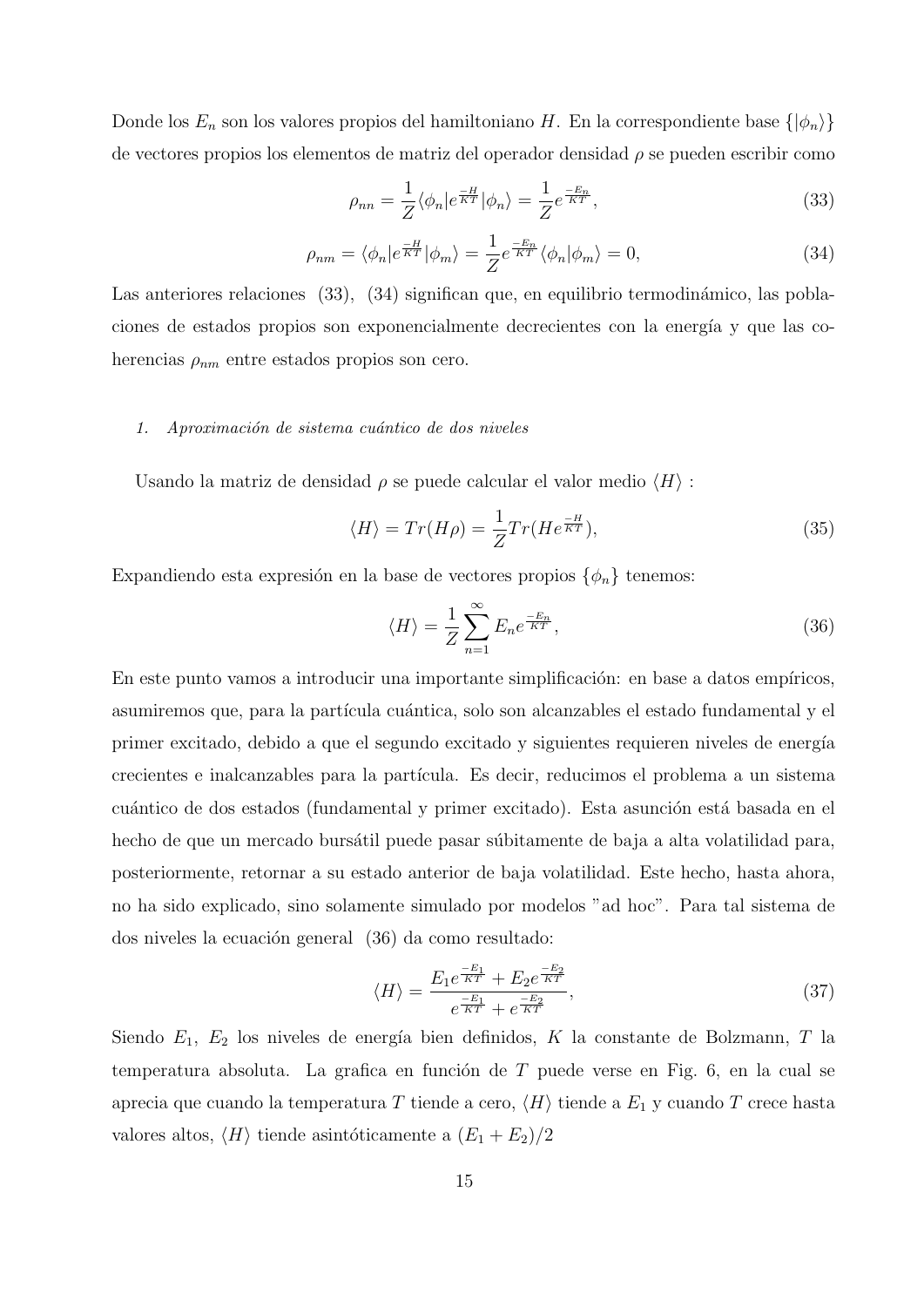

FIG. 6. Valor medio del hamiltoniano *⟨H⟩* versus temperatura absoluta *T* para un sistema cuantico de dos niveles *E*1, *E*<sup>2</sup>

El significado de Fig. 6 es fácil de entender: para  $T = 0$  el sistema se encuentra en su estado fundamental  $|\Psi_1\rangle$  de energía  $E_1$ ; a altas temperaturas la mezcla estadística está formada por ambos niveles  $E_1$ ,  $E_2$  a partes iguales, y el promedio  $\langle H \rangle$  se aproxima a la semisuma de  $E_1$  y  $E_2$ . Aplicando las fórmulas (33), (34) obtenemos los elementos de la matriz densidad para el sistema de dos niveles de energía:

$$
\rho_{1,1} = \dots = \frac{e^{\frac{-E_1}{KT}}}{e^{\frac{-E_1}{KT}} + e^{\frac{-E_2}{KT}}}, \qquad \rho_{1,2} = \rho_{2,1} = 0 \tag{38}
$$
\n
$$
\rho_{2,2} = \dots = \frac{e^{\frac{-E_2}{KT}}}{e^{\frac{-E_1}{KT}} + e^{\frac{-E_2}{KT}}}
$$

## **D. Temperatura del mercado**

Asumiendo que los precios  $\mathfrak{p}$ , las tasas de cambio de precio (retornos)  $\mathfrak{r}$  y los volúmenes de negociación  $\nu$  jueguen los papeles de posición, velocidad y masa de partícula, respectiva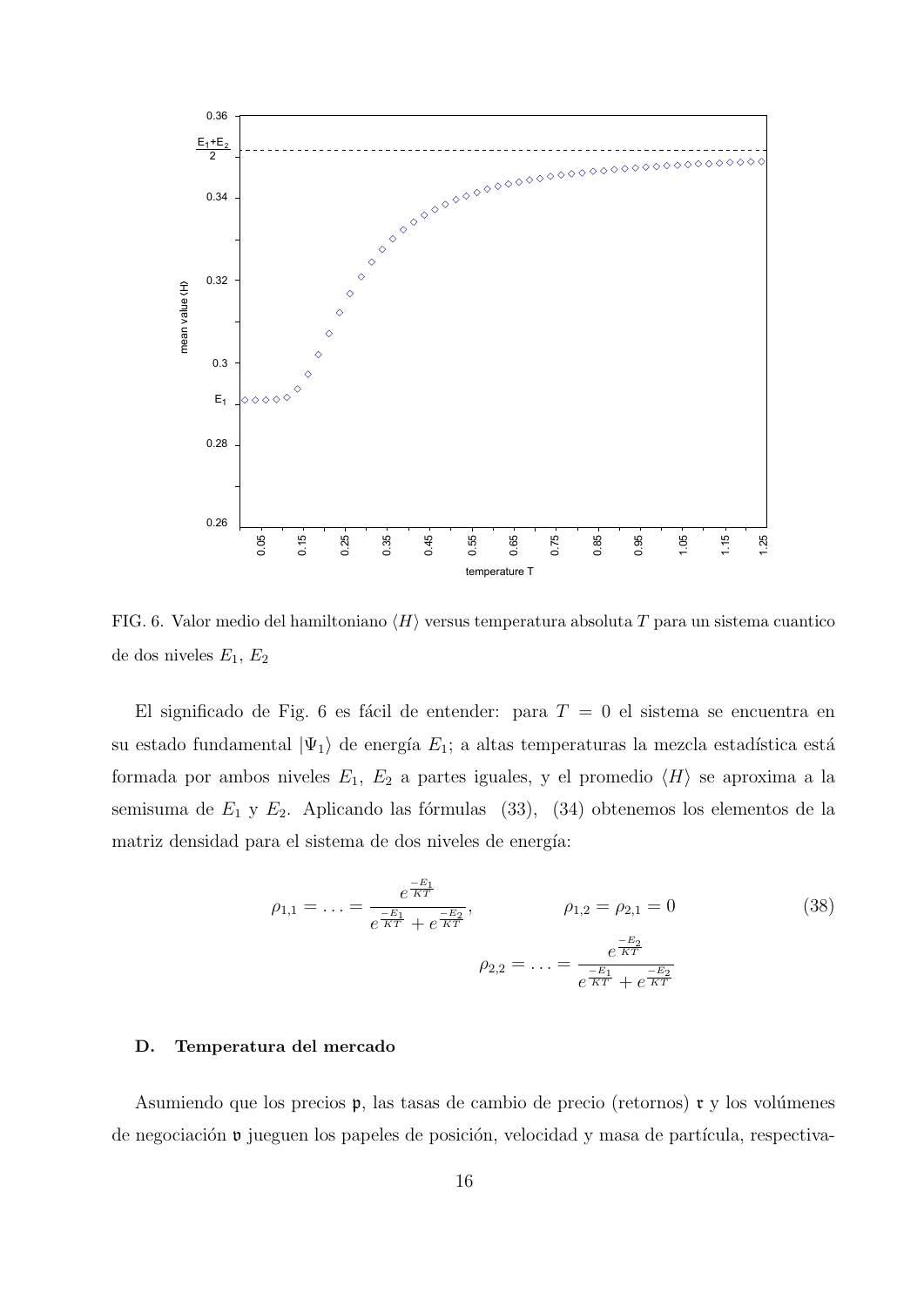mente, el Principio de incertidumbre podría expresarse como:

$$
\Delta \mathfrak{p} \Delta(\mathfrak{v} \mathfrak{r}) \geq \hbar/2,\tag{39}
$$

Siendo formalmente  $\mathfrak{v}\mathfrak{r} = momentum \mathfrak{y}\mathfrak{r} = d\mathfrak{p}/dt$ . La energía cinetica  $E_k$  promediada a lo largo del tiempo sería:

$$
\langle E_k \rangle = \langle \frac{(\mathfrak{v} \mathfrak{r})^2}{2\mathfrak{v}} \rangle = \frac{1}{2} KT,
$$
\n(40)

Donde K es la constante de Boltzmann. Consecuentemente, una coherente definición de temperatura sería:

$$
T = \frac{\langle \mathfrak{v} \mathfrak{r}^2 \rangle}{K},\tag{41}
$$

Para una discusión más amplia del concepto de temperatura del mercado, véase[8].

## E. Distribución de probabilidad del observable "precio"

Ahora busquemos la probabilidad  $\rho(\mathfrak{p})d\mathfrak{p}$  de encontrar la partícula en una posición p situada entre  $\mathfrak{p}$  y  $\mathfrak{p}$  + d $\mathfrak{p}$ . Cuando la partícula esté en el estado estacionario  $|\phi_n\rangle$  la correspondiente densidad de probabilidad  $\rho_n(\mathfrak{p})$  será:

$$
\rho_n(\mathfrak{p}) = |\phi_n(\mathfrak{p})|^2 = \langle \mathfrak{p} | \phi_n \rangle \langle \phi_n | \mathfrak{p} \rangle, \tag{42}
$$

En el equilibrio termodinámico, el estado de la partícula está descrito por una colectividad estadística de estados  $|\phi_n\rangle$  con coeficientes de ponderación  $(1/Z) \exp(-En/(KT))$ . Por tanto, la densidad de probabilidad en este caso será:

$$
\rho(\mathfrak{p}) = \frac{1}{Z} \sum_{n} \rho_n(\mathfrak{p}) e^{\frac{-E_n}{KT}}, \qquad (43)
$$

es decir, podemos definir la densidad de probabilidad *ρ*(p) como la suma ponderada de las densidades  $\rho_n(\mathfrak{p})$  correspondientes a los diversos estados  $|\phi_n\rangle$ . Veamos cómo se relaciona la densidad de probabilidad definida en (43) con la matriz de densidad *ρ*. Combinando (43) y (42) tenemos:

$$
\rho(\mathfrak{p}) = \frac{1}{Z} \sum_{n} \rho_n(\mathfrak{p}) e^{\frac{-E_n}{KT}} \langle \mathfrak{p} | \phi_n \rangle \langle \phi_n | \mathfrak{p} \rangle, \tag{44}
$$

Teniendo en cuenta la relaci´on de clausura para los estados *|ϕn⟩*, el operador exp(*−H/*(*KT*)) puede ser reescrito del modo siguiente:

$$
e^{\frac{-H}{KT}} = e^{\frac{-H}{KT}} \sum_{n} |\phi_n\rangle\langle\phi_n| = \sum_{n} e^{\frac{-E_n}{KT}} |\phi_n\rangle\langle\phi_n|,
$$
 (45)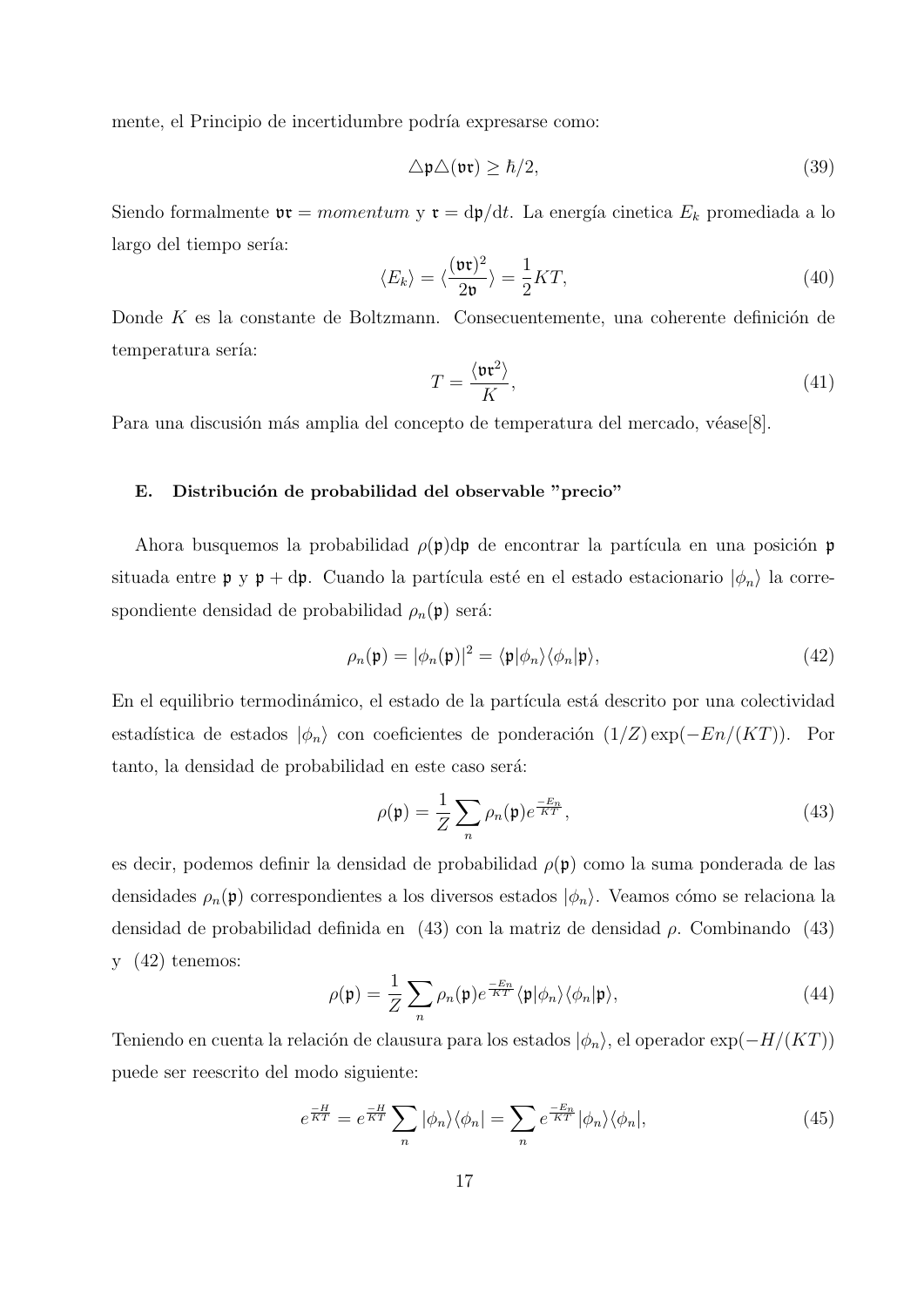Combinando (44) y (45) tenemos que:

$$
\rho(\mathfrak{p}) = \frac{1}{Z} \langle \mathfrak{p} | e^{\frac{-H}{KT}} | \mathfrak{p} \rangle = \langle \mathfrak{p} | \rho | \mathfrak{p} \rangle, \tag{46}
$$

De este modo, se puede interpretar que  $\rho(\mathfrak{p})$  es el elemento diagonal de  $\rho$  correspondiente al ket  $|\mathfrak{p}\rangle$ .

# **VII. UN EJEMPLO PRACTICO DESCRITO PASO A PASO ´**

A continuación, calcularemos la distribución de probabilidad de precios de un blue-chip perteneciente al selectivo español IBEX 35. Los pasos a seguir se describen a continuación.

## **A. Fijando las condiciones de contorno**

Lo primero de todo, fijamos el periodo de tiempo durante el cual queremos que sea válido el resultado (distribución de probabilidad) que obtengamos. Las paredes del pozo determinan un potencial infinito, es decir, la partícula cuántica no puede escapar del pozo en el que se encuentra confinada. Esta asunción se basa en la evidencia empírica de que la cotización de cualquier valor bursátil, sea blue-chip o no, no puede superar estadísticamente una tasa de cambio m´axima que depende del periodo de tiempo considerado. As´ı, por ejemplo, es muy improbable, salvo crash bursátil, que un stock oscile por encima del 30% dentro de un período de veinte sesiones de negociación. Esta limitación es la que equivale a las paredes del pozo. Consecuentemente, analizando las cotizaciones históricas del blue chip, determinamos la máxima fluctuación de precios que podría producirse en el periodo de tiempo fijado, con un  $95\%$  de confianza, salvo procesos de innovación y crash bursátil. En el ejemplo que nos ocupa, se fijaron 30 dias como periodo de tiempo, lo que determinó ±15% de fluctuación máxima de precios. Lo que implica que las paredes del pozo estarán situadas a  $\pm 15\%$  de la última cotización que ocupará la posición central.

## **B. Conformando el fondo del pozo**

Aplicando métodos de la Física Estadística estimamos la función  $V(\mathfrak{p})$  que tendrá en general "montañas" y "valles" que dependerán de la historia reciente del mercado. Como ya señalamos anteriormente, la descripción de este método será objeto de un próximo artículo.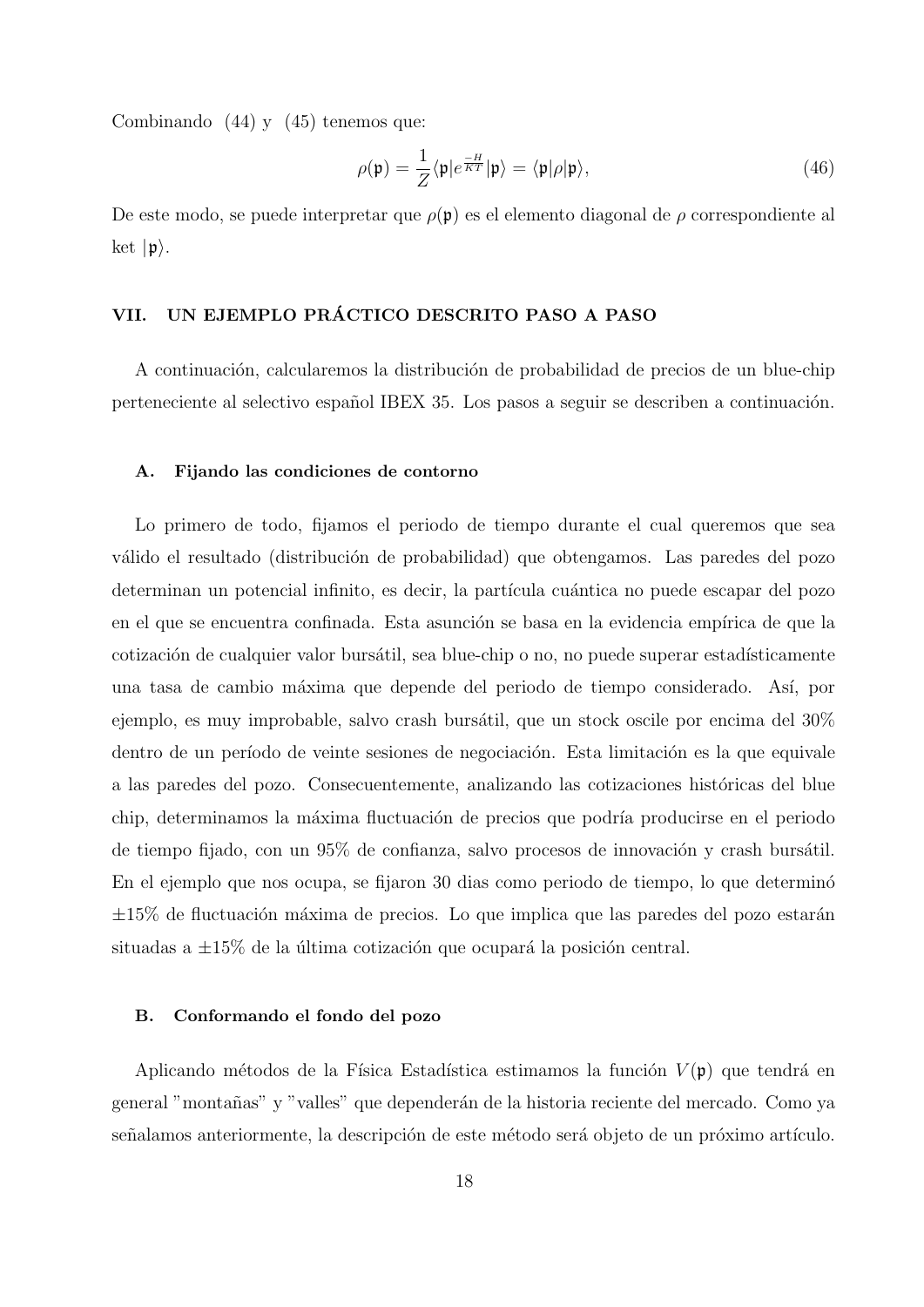

FIG. 7. El campo de potencial, a priori calculado, conforma el fondo del pozo de potencial en el que está confinada la partícula cuántica

En la Fig. 7 puede verse el pozo de potencial y la función  $V(\mathfrak{p})$  tal como era estimada a fecha 2 de octubre del 2017. Esta función  $V(\mathfrak{p})$  cambia paulatinamente a lo largo del tiempo, pero para un periodo de unas veinte sesiones de negociación bursátil puede considerarse constante, salvo abruptos procesos de innovación.

## **C.** Resolviendo la ecuación de Schrödinger

Discretizamos la función  $V(\mathfrak{p})$  en unos  $N = 100$  puntos separados por un intervalo constante  $\Delta = \mathfrak{p}_{i+1} - \mathfrak{p}_i$ . Con esta discretizacion y aplicando el método de diferencias finitas, la ecuación de Schrödinger queda reducida a un sistema lineal homogéneo de N ecuaciones algebraicas que en definitiva es un problema de autovalores de la matriz

$$
\begin{pmatrix}\nv_1 & -1 & 0 & \dots & 0 \\
-1 & v_2 & -1 & & 0 \\
0 & -1 & \ddots & \ddots & \vdots \\
\vdots & & \ddots & v_{n-1} & -1 \\
0 & 0 & \dots & -1 & v_n\n\end{pmatrix}
$$

donde  $v_i = 2 + \Delta^2 2\mathfrak{v} V(\mathfrak{p}_i)/\hbar^2$ , la cual se puede diagonalizar fácil y rápidamente, quedando el problema resuelto. Se puede usar una implementación standard sin más que establecer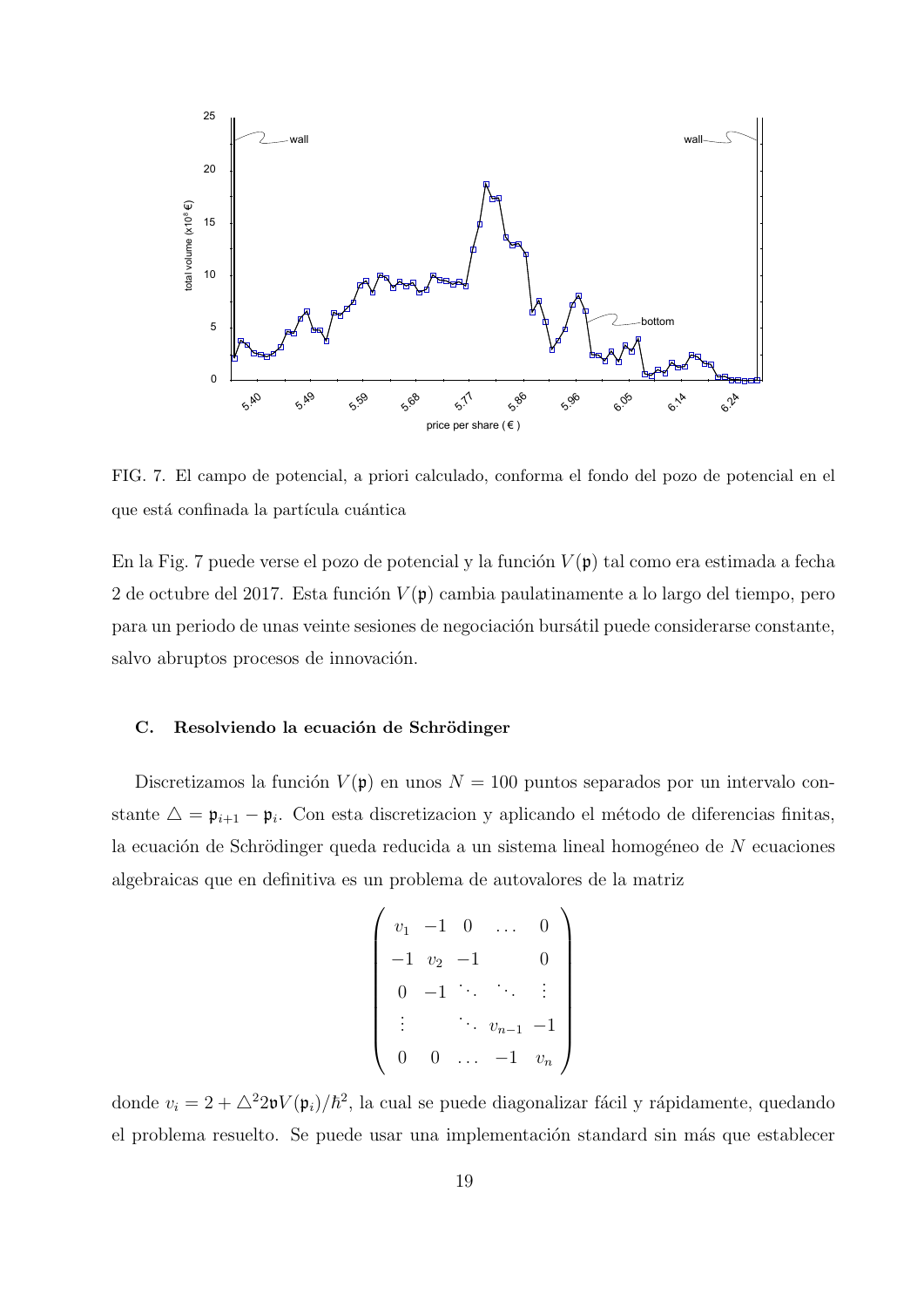

FIG. 8. Funciones de onda de los dos niveles de energía y distribucion de probabilidad del observable "precio"

los apropiados factores de conversión de ratio de retorno de precios a distancia en amstrong y de volumen total de negociación a energía en electron-voltio.

## **D. Calculando los elementos de la matriz densidad**

El apartado anterior nos habrá proporcionado los niveles de energía  $E_1, E_2, \ldots, E_n$ , así como las funciones de onda estacionarias  $\phi_1, \phi_2, \ldots, \phi_n$  (ver Fig. 8). La temperatura calculada a partir de la volatilidad por la fórmula  $(41)$ , junto con los niveles de energía  $E_1, E_2$ , nos proporcionará  $\rho_{1,1}, \rho_{2,2}$  a partir de las fórmulas (33), (34).

## E. Calculando la distribución de probabilidad de precios

La solución final será la función  $\rho(\mathfrak{p})$  calculada a partir de (46). Véase Fig. 8.